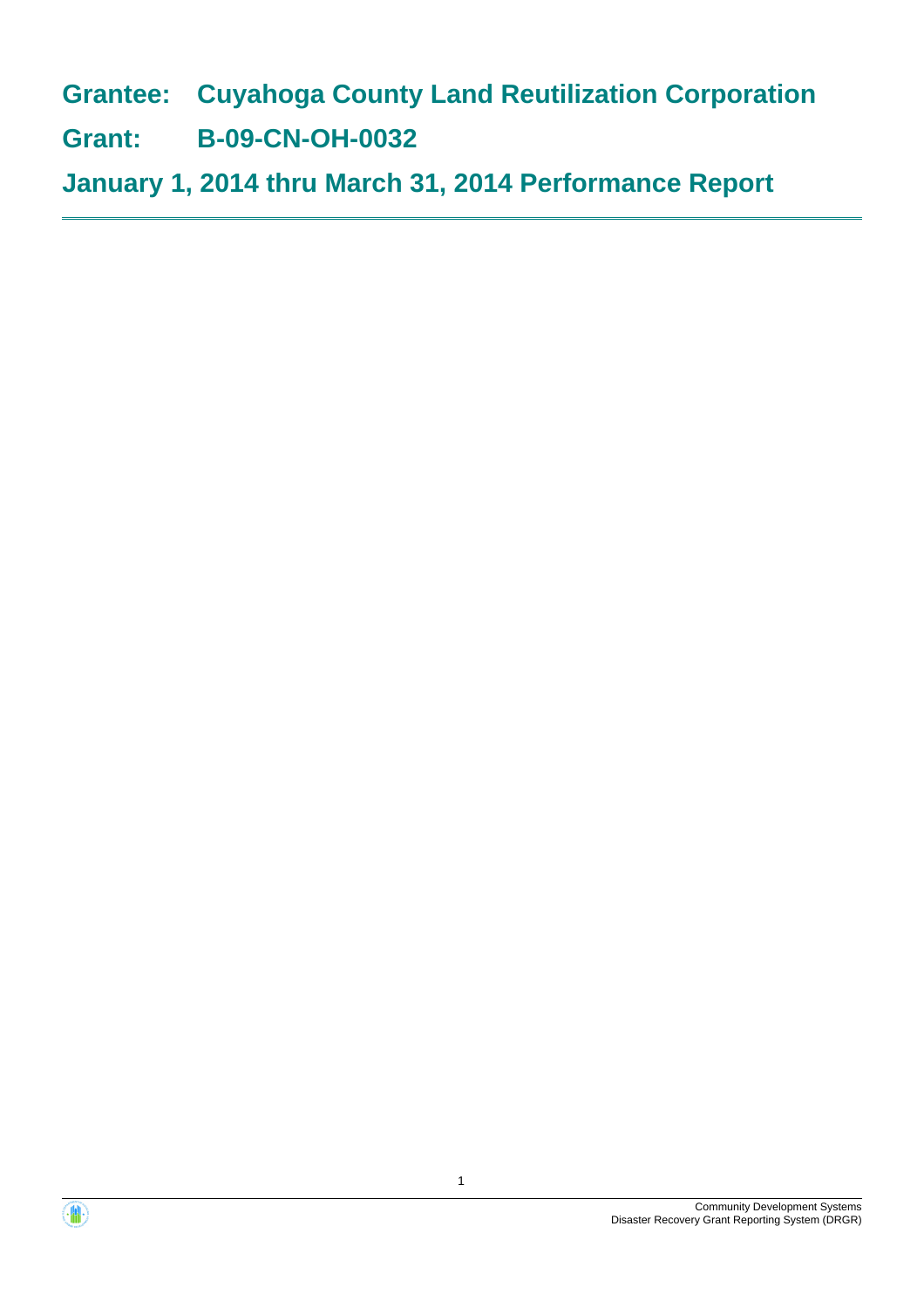**Contract End Date:**

02/11/2013

Active

**Grantee Name:** Cuyahoga County Land Reutilization

**LOCCS Authorized Amount:** \$40,841,390.00

**Estimated PI/RL Funds:** \$2,500,000.00

**Total Budget:** \$43,341,390.00

**Grant Number:** B-09-CN-OH-0032

# **Disasters:**

**NSP Declaration Number**

#### **Executive Summary:**

The Cuyahoga County Land Reutilization Corporation (CCLRC), Cuyahoga County, the City of Cleveland and the Cuyahoga Metropolitan Housing Authority (CMHA) have combined forces to present a comprehensive plan for market recovery in Cuyahoga County and the City of Cleveland. The resulting Cuyahoga-Cleveland Consortium for NSP 2 funds implements a comprehensive revitalization program designed for market recovery in 20 target areas hard hit by the foreclosure crisis.

#### **Target Geography:**

The target areas include portions of the Cleveland neighborhoods of Ansel/Newton, Buckeye/Larchmere, Colfax/Garden Valley, Collinwood, Corlett, Detroit-Shoreway/West Tech, Fairfax, Glenville, Lee-Miles, Mt. Pleasant, Slavic Village, Old Brooklyn, St. Clair-Superior, Tremont/Clark, Westown.

The target areas also include portions of the suburbs of East Cleveland, Garfield Heights, Lakewood, Shaker Heights and South Euclid.

#### **Program Approach:**

The proposed use of funds will create the following targeted and coordinated programs

- Acquistion/Rehabilitation/Reconstruction
- Demolition
- Land Bank • Homebuyer Assistance
- **iect Development Assistance**

#### **Consortium Members:**

The Cuyahoga Cleveland Consortium consists of the following entities:

The Cuyahoga County Land Reutilization Corporation, which acts as the Lead Entity for the Consortium.

The Cuyahoga County Department of Development

The City of Cleveland

The Cuyahoga Metropolitan Housing Authority

#### **How to Get Additional Information:**

Additional information on the NSP 2 Program can be found on the CCLRC's website: www.cuyahogalandbank.org

| . .       | <b>HOTTLEDUVE</b> |  |
|-----------|-------------------|--|
| $\bullet$ | <b>Rental Pro</b> |  |
|           |                   |  |

**Obligation Date: Award Date:** 02/11/2010

> Reviewed and Approved **Review by HUD:**

**Grant Status: QPR Contact:** Vatreisha Nyemba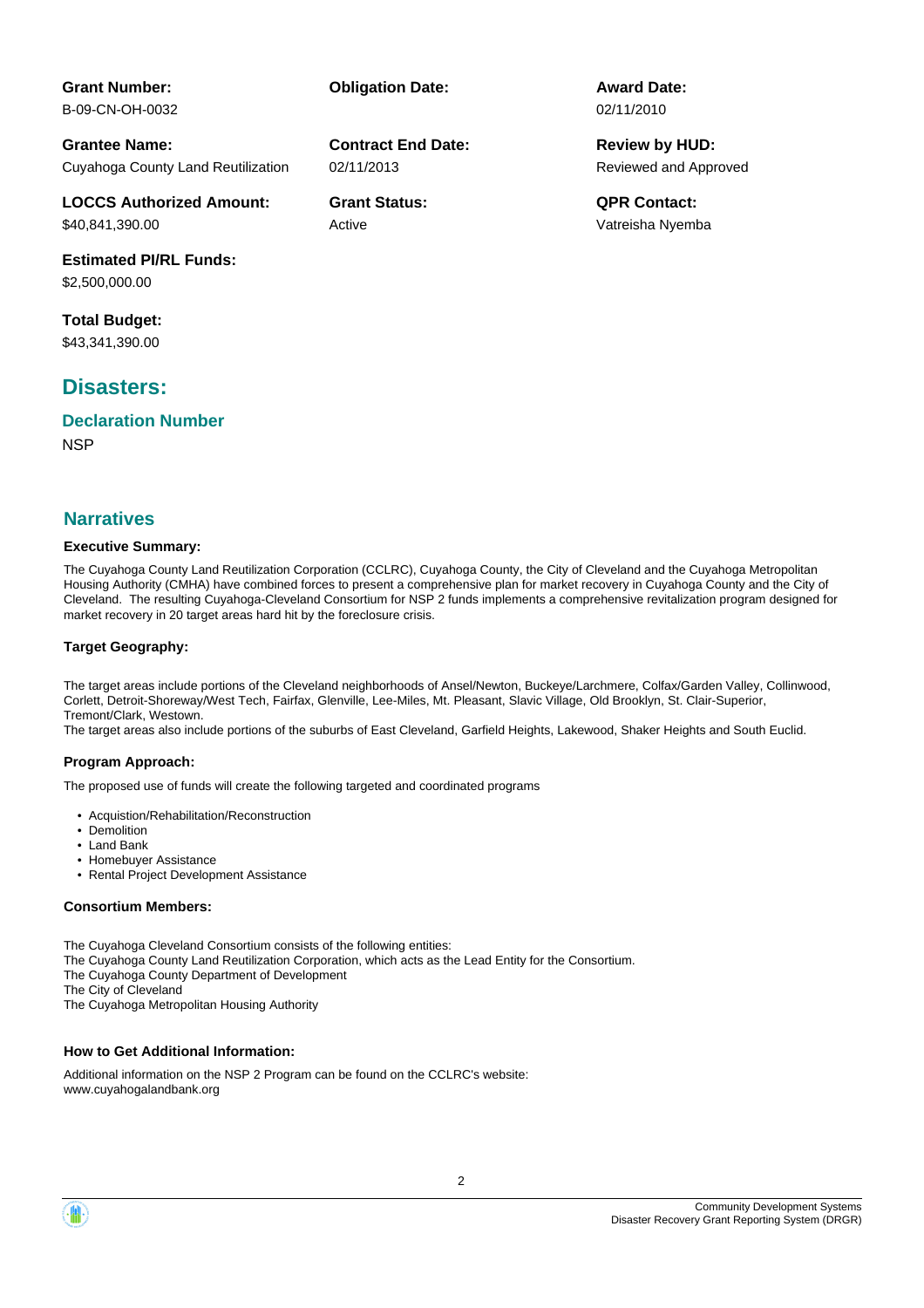| <b>Overall</b><br><b>Total Projected Budget from All Sources</b> | <b>This Report Period</b><br>N/A | <b>To Date</b><br>\$41,864,365.24 |
|------------------------------------------------------------------|----------------------------------|-----------------------------------|
| <b>Total Budget</b>                                              | \$90,087.49                      | \$41,864,365.24                   |
| <b>Total Obligated</b>                                           | \$136,740.74                     | \$41,210,939.59                   |
| <b>Total Funds Drawdown</b>                                      | \$142,086.39                     | \$41,197,154.38                   |
| <b>Program Funds Drawdown</b>                                    | \$0.00                           | \$39,388,770.27                   |
| <b>Program Income Drawdown</b>                                   | \$142,086.39                     | \$1,808,384.11                    |
| <b>Program Income Received</b>                                   | \$447,644.19                     | \$2,113,941.91                    |
| <b>Total Funds Expended</b>                                      | \$112,534.19                     | \$41,179,886.84                   |
| <b>Match Contributed</b>                                         | \$0.00                           | \$0.00                            |

# **Progress Toward Required Numeric Targets**

| <b>Requirement</b>                            | <b>Required</b> | <b>To Date</b> |
|-----------------------------------------------|-----------------|----------------|
| <b>Overall Benefit Percentage (Projected)</b> |                 | $0.00\%$       |
| <b>Overall Benefit Percentage (Actual)</b>    |                 | $0.00\%$       |
| <b>Minimum Non-Federal Match</b>              | \$0.00          | \$0.00         |
| <b>Limit on Public Services</b>               | \$0.00          | \$0.00         |
| Limit on Admin/Planning                       | \$4,084,139.00  | \$3,200,234.16 |
| <b>Limit on State Admin</b>                   | \$0.00          | \$3,200,234.16 |

# **Progress Toward Activity Type Targets**

| <b>Activity Type</b>  | <b>Target</b>  | <b>Actual</b>  |
|-----------------------|----------------|----------------|
| <b>Administration</b> | \$4,084,139.00 | \$3,280,964.51 |

# **Progress Toward National Objective Targets**

| <b>National Objective</b>     | <b>Target</b>   | <b>Actual</b>   |
|-------------------------------|-----------------|-----------------|
| NSP Only - LH - 25% Set-Aside | \$10,210,347.50 | \$11,208,348.00 |

# **Overall Progress Narrative:**

The Cleveland-Cuyahoga NSP 2 Consortium continues to finalize projects in prepartion for grant closeout. All open projects are progressing well towards completion. As a highlight, the multi-family new contruction project set aside for families at 50% or below Area Median Income, Fairfax Intergenerational is in its final stages of completion and units are being leased and marketed to income eligible families.

Quarter 2 of 2014 will reflect some of the program income earned and demographic information for some of the few remaining properties yet to be sold throught the Investor Loan programs through the the City of Cleveland and the Cuyahoga County Department of Development.

# **Project Summary**

**Project #, Project Title This Report Period To Date**

**Program Funds Drawdown**

**Project Funds Budgeted** **Program Funds Drawdown**

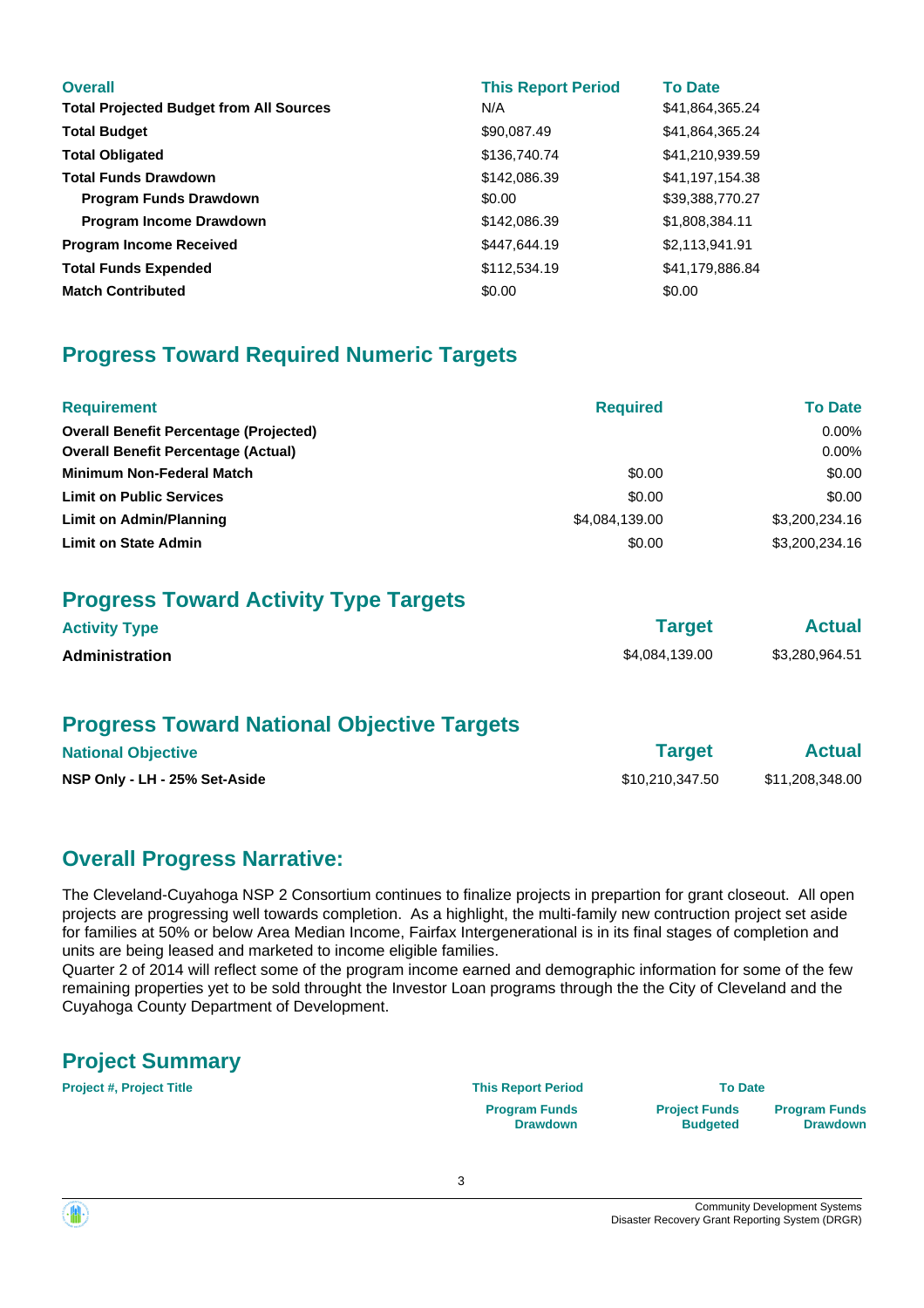| 1, Redevelopment of Vacant or Demolished Properties | \$0.00 | \$20,865,353.05 | \$18,161,832.67 |
|-----------------------------------------------------|--------|-----------------|-----------------|
| 2, Demolition                                       | \$0.00 | \$6,601,250.00  | \$6,477,619.66  |
| 3, Land Bank                                        | \$0.00 | \$418,362.19    | \$418,362.19    |
| 5, Rental Housing Development                       | \$0.00 | \$11,208,348.00 | \$11,208,348.00 |
| 6, Administration                                   | \$0.00 | \$3,281,013.84  | \$3,122,607.75  |

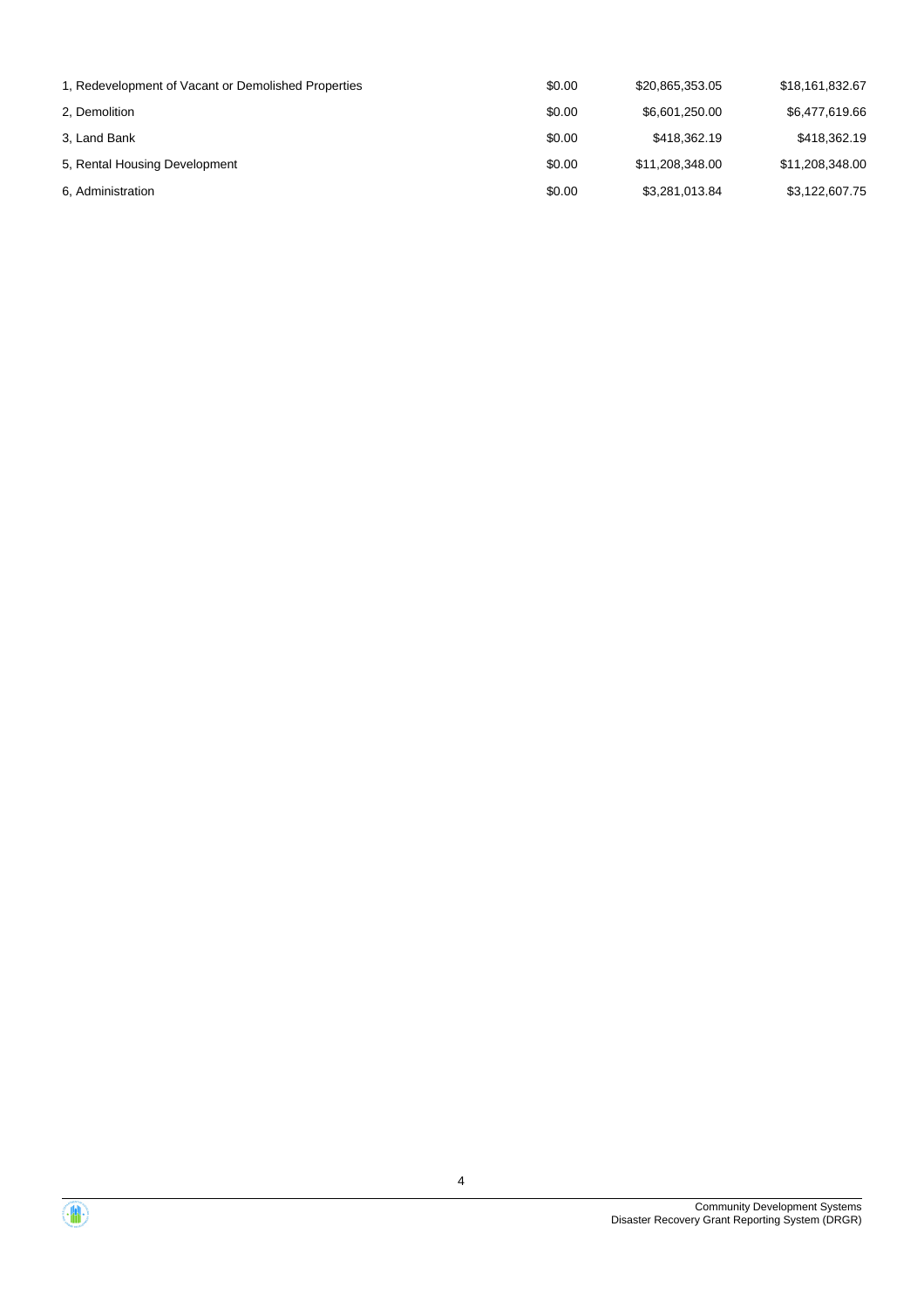# **Activities**

| <b>Grantee Activity Number:</b>                                                                                                                                                                                                                                               | 1a                                                                                                   |                                                                                                                                                            |
|-------------------------------------------------------------------------------------------------------------------------------------------------------------------------------------------------------------------------------------------------------------------------------|------------------------------------------------------------------------------------------------------|------------------------------------------------------------------------------------------------------------------------------------------------------------|
| <b>Activity Title:</b>                                                                                                                                                                                                                                                        | <b>Investor Loans for Housing Rehab/Reconstruction</b>                                               |                                                                                                                                                            |
| <b>Activitiy Category:</b><br>Rehabilitation/reconstruction of residential structures                                                                                                                                                                                         | <b>Activity Status:</b><br>Under Way                                                                 |                                                                                                                                                            |
| <b>Project Number:</b><br>1                                                                                                                                                                                                                                                   | <b>Project Title:</b><br>Redevelopment of Vacant or Demolished Properties                            |                                                                                                                                                            |
| <b>Projected Start Date:</b><br>04/01/2010<br><b>Benefit Type:</b>                                                                                                                                                                                                            | <b>Projected End Date:</b><br>04/01/2013<br><b>Completed Activity Actual End Date:</b>               |                                                                                                                                                            |
| Direct (HouseHold)<br><b>National Objective:</b><br>NSP Only - LMMI                                                                                                                                                                                                           | <b>Responsible Organization:</b><br>City of Cleveland                                                |                                                                                                                                                            |
| <b>Overall</b><br><b>Total Projected Budget from All Sources</b><br><b>Total Budget</b><br><b>Total Obligated</b><br><b>Total Funds Drawdown</b><br><b>Program Funds Drawdown</b><br>Program Income Drawdown<br><b>Program Income Received</b><br><b>Total Funds Expended</b> | Jan 1 thru Mar 31, 2014<br>N/A<br>\$0.00<br>\$0.00<br>\$0.00<br>\$0.00<br>\$0.00<br>\$0.00<br>\$0.00 | <b>To Date</b><br>\$8,021,987.05<br>\$8,021,987.05<br>\$7,510,956.32<br>\$7,510,956.32<br>\$6,518,344.28<br>\$992,612.04<br>\$938,309.15<br>\$7,510,956.32 |
| <b>Match Contributed</b>                                                                                                                                                                                                                                                      | \$0.00                                                                                               | \$0.00                                                                                                                                                     |

#### **Activity Description:**

The City will provide construction financing or gap subsidy to qualified developers who will rehabilitate a home to the required physical standards or build a new home. The property will be available for occupancy by a NSP qualified family. Upon sale or lease and submission of final project cost information, the City will forgive a portion of the loan that is equal to the difference between the cost of the project and the appraised value of the property. The City will also provide homebuyer assistance in the form of a forgiveable second mortgage.

#### **Location Description:**

Acquisition and rehabilitation/reconstruction of properties will occur in the 15 neighborhoods targeted within the City of Cleveland.

#### **Activity Progress Narrative:**

## **Accomplishments Performance Measures**

|                 | <b>This Report Period</b> | <b>Cumulative Actual Total / Expected</b> |
|-----------------|---------------------------|-------------------------------------------|
|                 | <b>Total</b>              | Total                                     |
| # of Properties |                           | 42/36                                     |

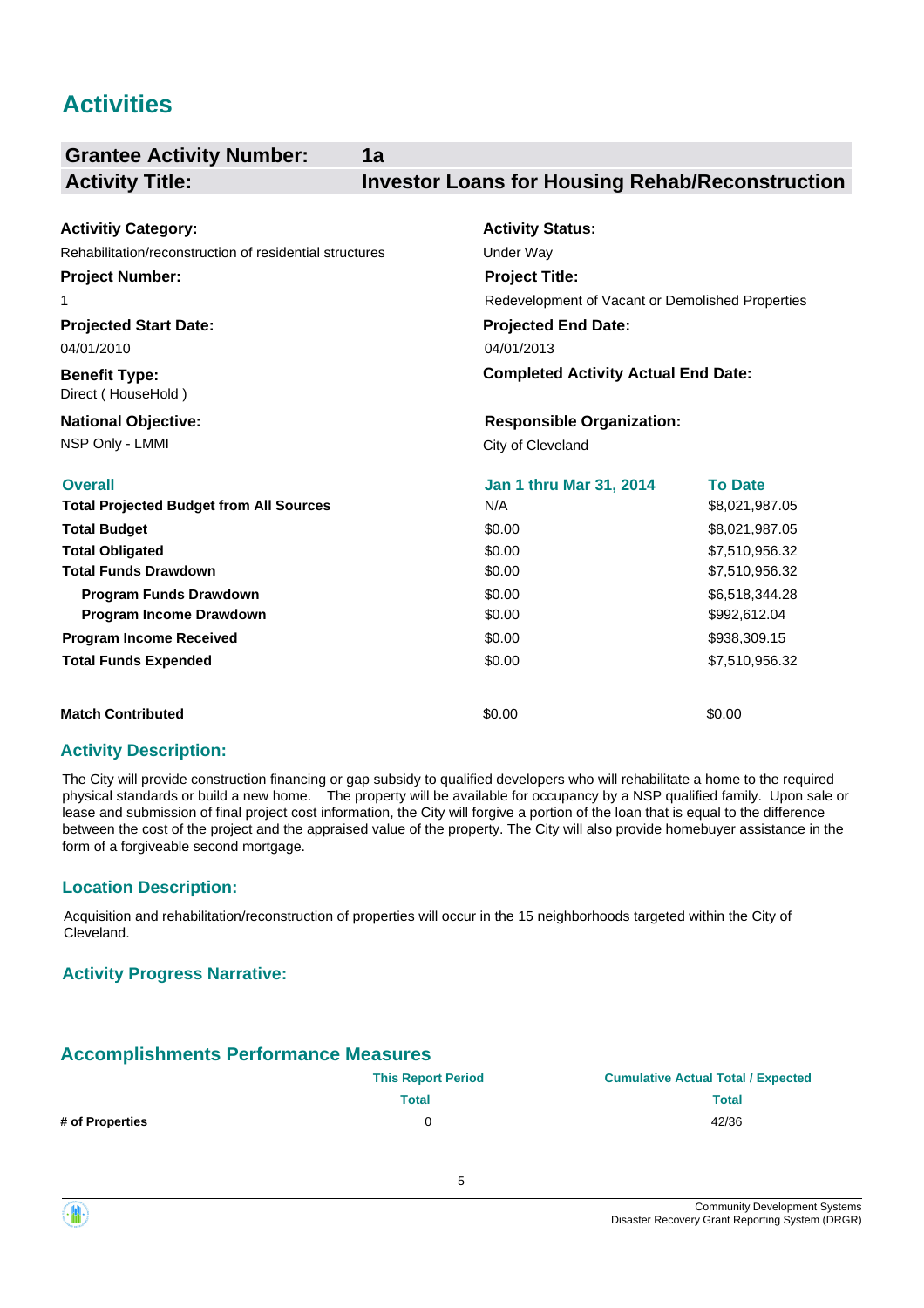|                         | <b>This Report Period</b> | <b>Cumulative Actual Total / Expected</b> |
|-------------------------|---------------------------|-------------------------------------------|
|                         | Total                     | Total                                     |
| # of Housing Units      |                           | 42/36                                     |
| # of Singlefamily Units | 0                         | 42/36                                     |

#### **Beneficiaries Performance Measures**

|                    | <b>This Report Period</b> |            | <b>Cumulative Actual Total / Expected</b> |     |            |       |                       |
|--------------------|---------------------------|------------|-------------------------------------------|-----|------------|-------|-----------------------|
|                    | Low                       | <b>Mod</b> | Total                                     | Low | <b>Mod</b> |       | <b>Total Low/Mod%</b> |
| # of Households    |                           |            |                                           | 0/0 | 31/0       | 42/36 | 73.81                 |
| # Owner Households |                           |            |                                           | 0/0 | 31/0       | 42/36 | 73.81                 |

## **Activity Locations**

**No Activity Locations found.**

# **Other Funding Sources Budgeted - Detail**

### **No Other Match Funding Sources Found**

#### **Other Funding Sources Amount Amount Amount Amount Amount Amount Amount**

No Other Funding Sources Found Total Other Funding Sources



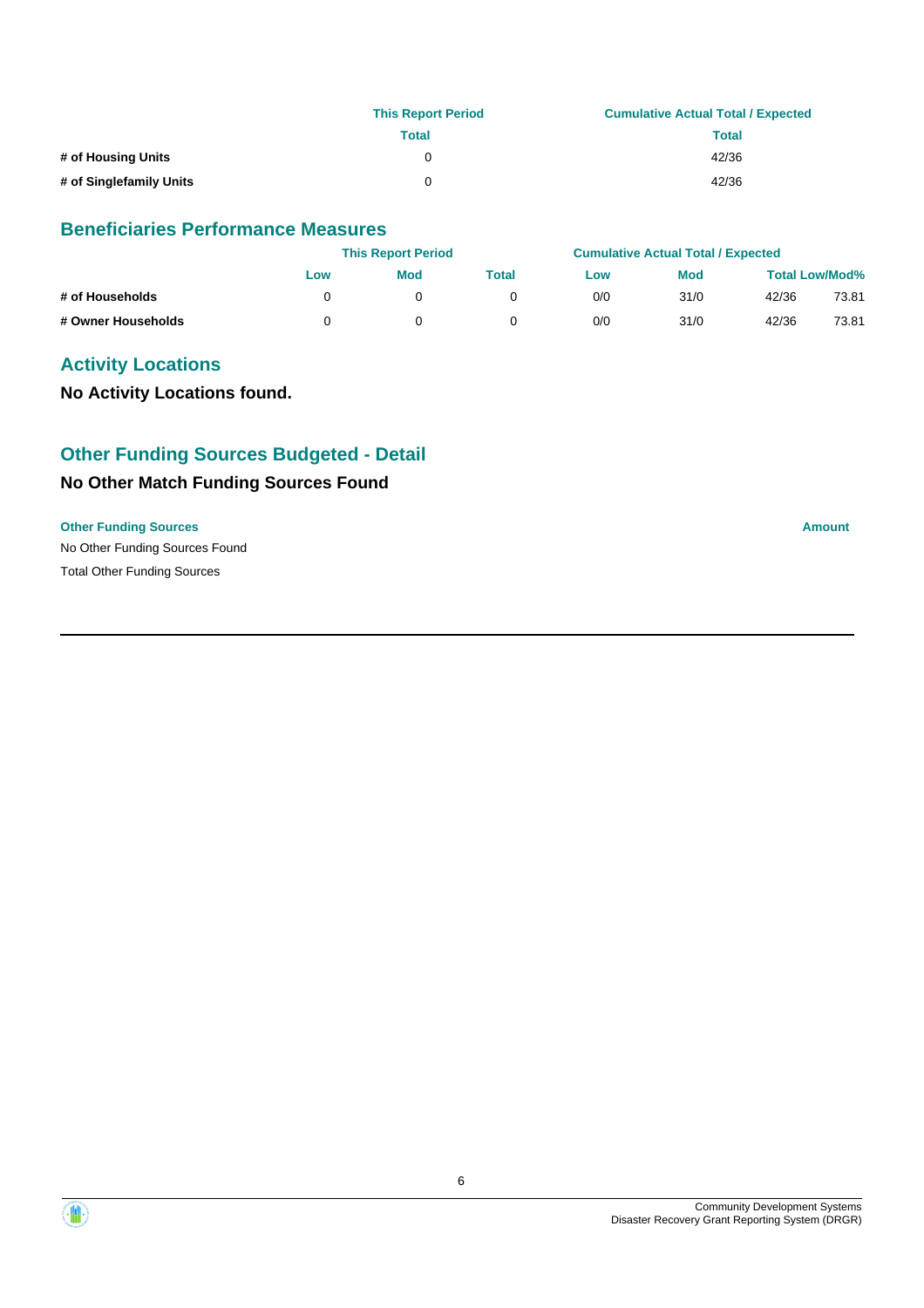**Grantee Activity Number:**

**1b**

## **Activity Title: Investor Loans for Housing Rehab/Reconstruction**

| <b>Activitiy Category:</b>                              | <b>Activity Status:</b>                          |                |
|---------------------------------------------------------|--------------------------------------------------|----------------|
| Rehabilitation/reconstruction of residential structures | Under Way                                        |                |
| <b>Project Number:</b>                                  | <b>Project Title:</b>                            |                |
| 1                                                       | Redevelopment of Vacant or Demolished Properties |                |
| <b>Projected Start Date:</b>                            | <b>Projected End Date:</b>                       |                |
| 04/01/2010                                              | 04/01/2013                                       |                |
| <b>Benefit Type:</b><br>Direct (HouseHold)              | <b>Completed Activity Actual End Date:</b>       |                |
| <b>National Objective:</b>                              | <b>Responsible Organization:</b>                 |                |
| NSP Only - LMMI                                         | Cuyahoga County Department of Development        |                |
| <b>Overall</b>                                          | Jan 1 thru Mar 31, 2014                          | <b>To Date</b> |
| <b>Total Projected Budget from All Sources</b>          | N/A                                              | \$3,094,634.49 |
| <b>Total Budget</b>                                     | \$90,087.49                                      | \$3,094,634.49 |
| <b>Total Obligated</b>                                  | \$103,705.27                                     | \$3,094,634.49 |
| <b>Total Funds Drawdown</b>                             | \$90,087.49                                      | \$3,081,016.71 |
| Program Funds Drawdown                                  | \$0.00                                           | \$2,458,335.98 |
| Program Income Drawdown                                 | \$90,087.49                                      | \$622,680.73   |
| <b>Program Income Received</b>                          | \$447,644.19                                     | \$988,572.66   |
| <b>Total Funds Expended</b>                             | \$90,087.49                                      | \$3,081,016.71 |
| Cuyahoga County Department of Development               | \$90,087.49                                      | \$3,081,016.71 |
| <b>Match Contributed</b>                                | \$0.00                                           | \$0.00         |

#### **Activity Description:**

The County Department of Development will provide construction financing or gap subsidy to qualified developers who will restore a home to the required physical standards or new construction. The property will be available for occupancy by a NSP qualified family. Upon sale or lease and submission of final project cost information, the County will forgive a portion of the loan that is equal to the difference between the cost of the project and the appraised value of the property. The County will also provide homebuyer assistance in the form of a forgiveable second mortgage.

#### **Location Description:**

Properties will be acquired and renovated or reconstructed in neighborhoods targeted by the cities of East Cleveland, Garfield Heights, Lakewood, South Euclid, and Shaker Heights.

#### **Activity Progress Narrative:**

In the first quarter of 2014 The Cuyahoga County Department of Development reported \$447,644.19 in program income received and \$90,087.49 expended through the investor loan program. Specific information on the houses sold and buyer demographics will be reported in the second quarter.

## **Accomplishments Performance Measures**

|                 | <b>This Report Period</b> | <b>Cumulative Actual Total / Expected</b> |
|-----------------|---------------------------|-------------------------------------------|
|                 | Total                     | <b>Total</b>                              |
| # of Properties |                           | 12/20                                     |

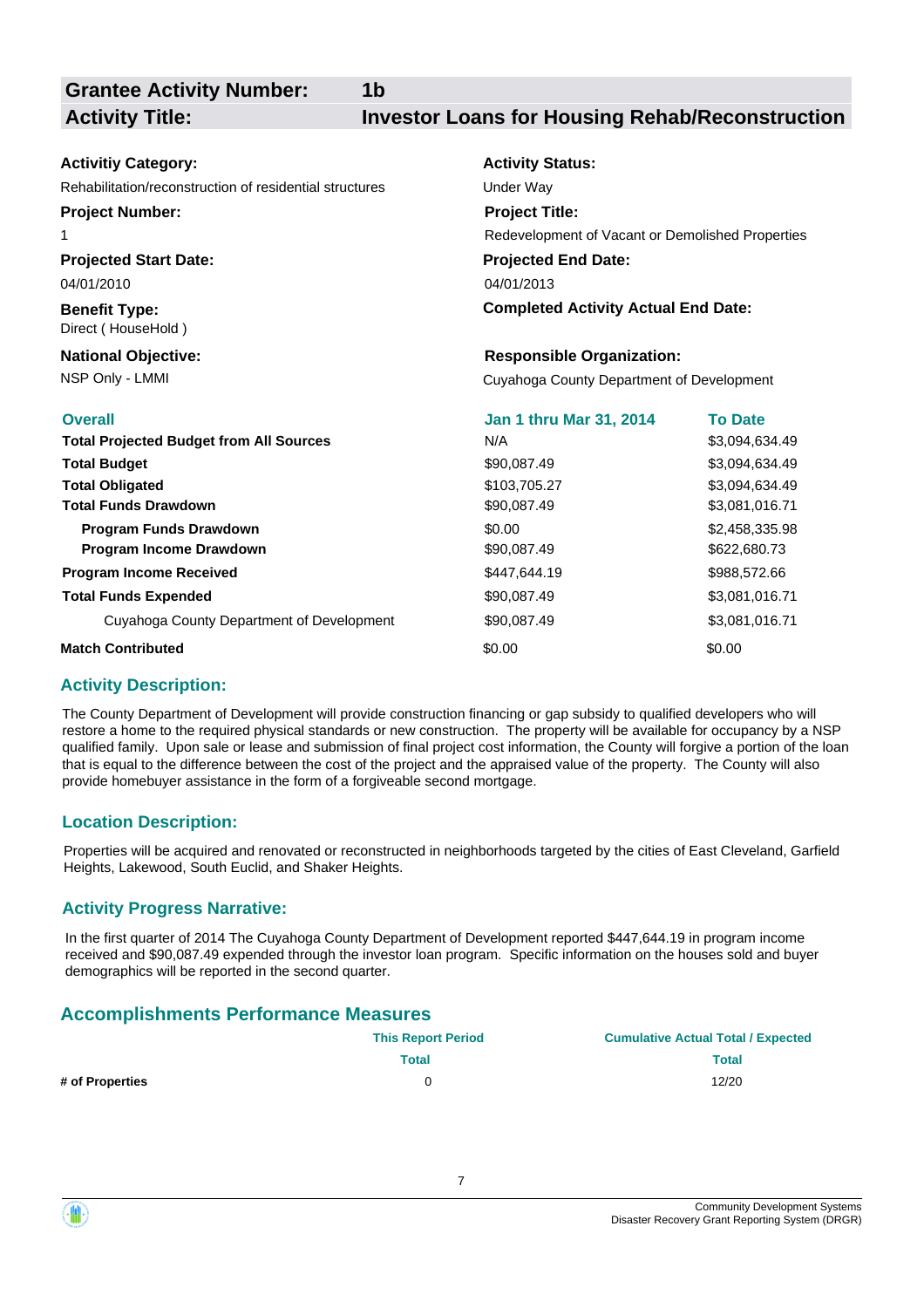|                         | <b>This Report Period</b> | <b>Cumulative Actual Total / Expected</b> |  |  |
|-------------------------|---------------------------|-------------------------------------------|--|--|
|                         | Total                     | Total                                     |  |  |
| # of Housing Units      | 0                         | 12/20                                     |  |  |
| # of Singlefamily Units | <sup>n</sup>              | 12/20                                     |  |  |

#### **Beneficiaries Performance Measures**

|                    |     | <b>This Report Period</b> |       |     | <b>Cumulative Actual Total / Expected</b> |                       |        |
|--------------------|-----|---------------------------|-------|-----|-------------------------------------------|-----------------------|--------|
|                    | Low | <b>Mod</b>                | Total | Low | <b>Mod</b>                                | <b>Total Low/Mod%</b> |        |
| # of Households    |     |                           |       | 0/0 | 12/0                                      | 12/20                 | 100.00 |
| # Owner Households |     |                           |       | 0/0 | 12/0                                      | 12/20                 | 100.00 |

## **Activity Locations**

**No Activity Locations found.**

# **Other Funding Sources Budgeted - Detail**

### **No Other Match Funding Sources Found**

#### **Other Funding Sources Amount Amount Amount Amount Amount Amount Amount**

No Other Funding Sources Found Total Other Funding Sources



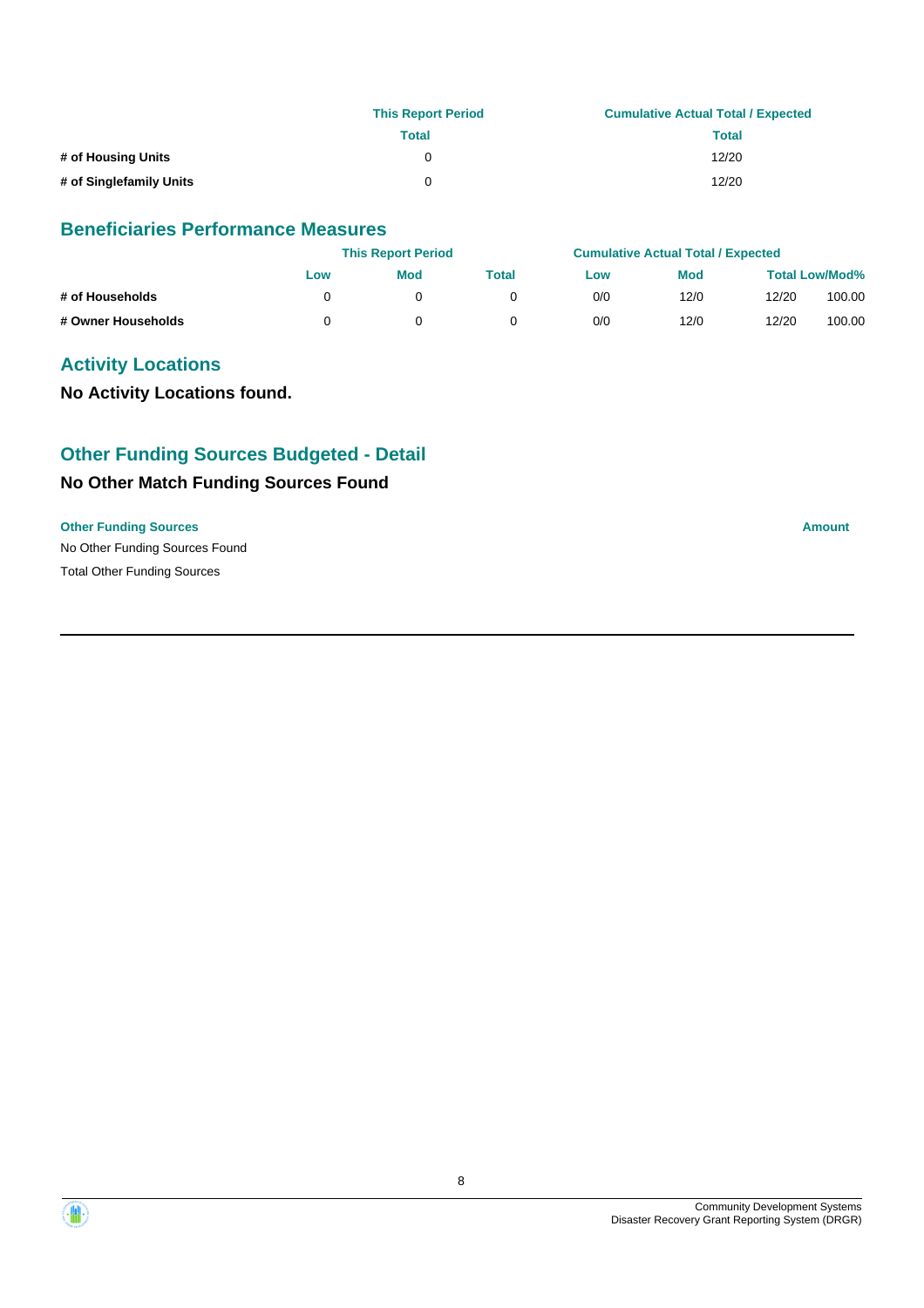**6b**

| <b>Activitiy Category:</b>                     | <b>Activity Status:</b>                    |                |  |
|------------------------------------------------|--------------------------------------------|----------------|--|
| Administration                                 | Under Way                                  |                |  |
| <b>Project Number:</b>                         | <b>Project Title:</b>                      |                |  |
| 6                                              | Administration                             |                |  |
| <b>Projected Start Date:</b>                   | <b>Projected End Date:</b>                 |                |  |
| 04/01/2010                                     | 04/01/2013                                 |                |  |
| <b>Benefit Type:</b><br>( )                    | <b>Completed Activity Actual End Date:</b> |                |  |
| <b>National Objective:</b>                     | <b>Responsible Organization:</b>           |                |  |
| N/A                                            | Cuyahoga County Department of Development  |                |  |
|                                                |                                            |                |  |
| <b>Overall</b>                                 | Jan 1 thru Mar 31, 2014                    | <b>To Date</b> |  |
| <b>Total Projected Budget from All Sources</b> | N/A                                        | \$350,000.00   |  |
| <b>Total Budget</b>                            | \$0.00                                     | \$350,000.00   |  |
| <b>Total Obligated</b>                         | \$33,035.47                                | \$336,113.48   |  |
| <b>Total Funds Drawdown</b>                    | \$51,998.90                                | \$336,113.48   |  |
| <b>Program Funds Drawdown</b>                  | \$0.00                                     | \$275,779.35   |  |
| Program Income Drawdown                        | \$51,998.90                                | \$60,334.13    |  |
| <b>Program Income Received</b>                 | \$0.00                                     | \$0.00         |  |
| <b>Total Funds Expended</b>                    | \$22,446.70                                | \$336,113.48   |  |
| Cuyahoga County Department of Development      | \$22,446.70                                | \$336,113.48   |  |

#### **Activity Description:**

Administration of NSP 2 Program.

#### **Location Description:**

Cuyahoga County Department of Development 112 Hamilton Ave, Cleveland, OH

#### **Activity Progress Narrative:**

In the second quarter of 2014 the Cuyahoga County Department of Development reported \$51,998.90 as expended on NSP 2 eligible administrative costs. Only \$22,446.70 is included in the QPR to offset staff an excess of staff costs reported in a previous quarter.

## **Accomplishments Performance Measures**

**No Accomplishments Performance Measures found.**

#### **Beneficiaries Performance Measures**

**No Beneficiaries Performance Measures found.**